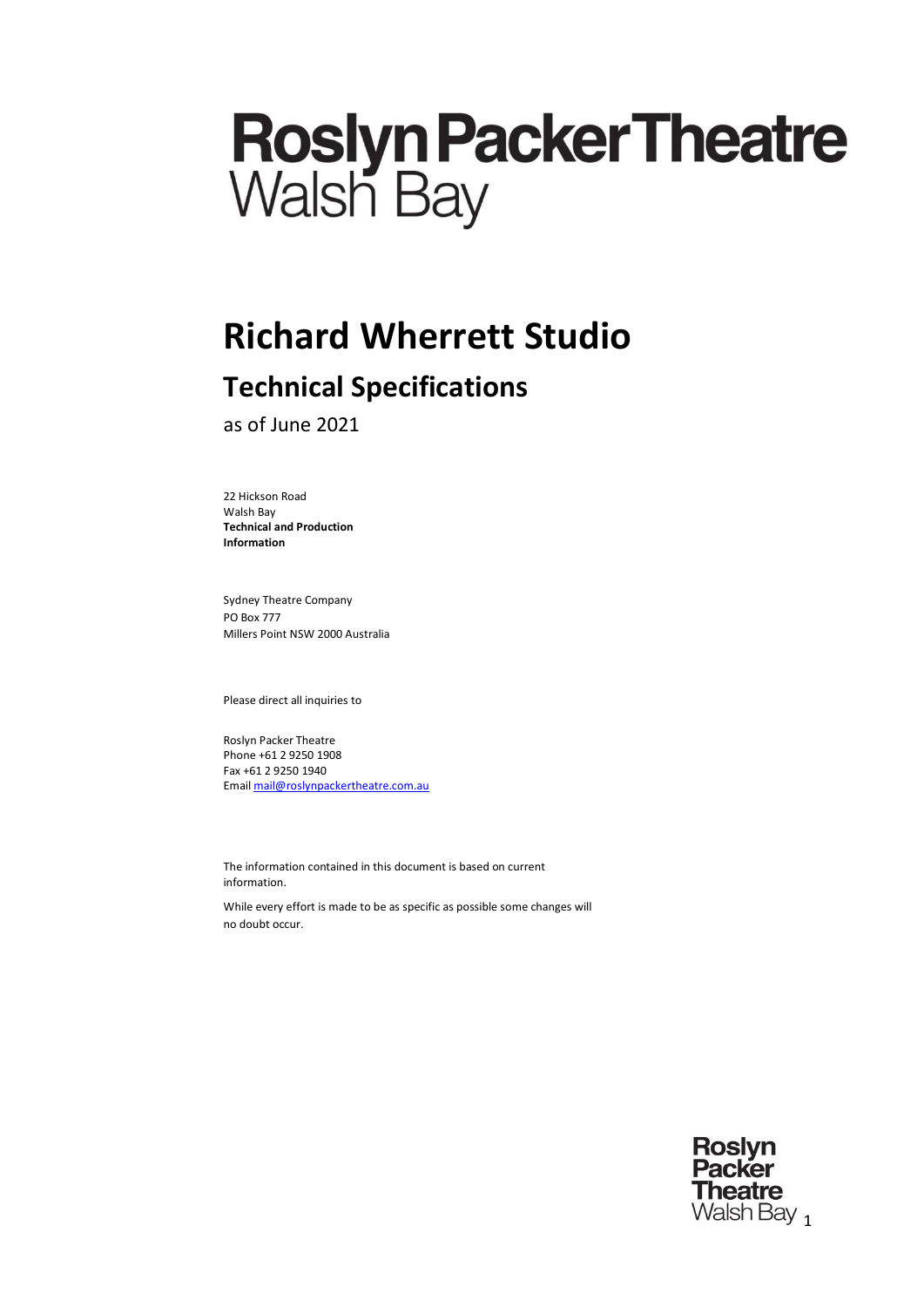### **GENERAL INFORMATION**

The Richard Wherrett Studio is our premium event studio for hire. The studio features lovely wooden floor boards, heritage brick walls, high ceilings and beautiful ambient light and is a versatile space suited to conferences, dinner parties, product launches, award ceremonies, meetings, screenings, auditions and rehearsals.

### **Capacity**

Seated – 110 Cocktail – 200 Under 2m2 rule – 80 Under 4m2 rule – 40

## **Accessibility**

The Studio is wheelchair accessible.

### **Load-in Area**

The slip dock is available for loading in and out. Max Headroom: 4.4 metres. Dock leveller is available. Access to the studio extends from dock along ground level passage measuring some 73 metres, turning left through RWS BOH doors 2.2 metres (high) x 2.8 metres (wide). The studio is also accessible from 22 Hickson Rd at street level via double doors, connected to the Ground Floor Theatre of the Roslyn Packer. NOTE: This entry and exit will be subject to restricted use by application to Sydney Theatre Technical Management.

### **Deliveries and Collections**

Any delivery or pickups that are required during your hire are to be managed via the Loading Dock and arranged while Stage Door is open. If alternative arrangements need to be made, please advise your venue contact.

### **Parking**

There is no parking space allocated to the theatre and all vehicles must be taken off site.

### **Storage Space**

There is very little storage space in the venue. Empty road cases etc. may be required to be taken off-site.

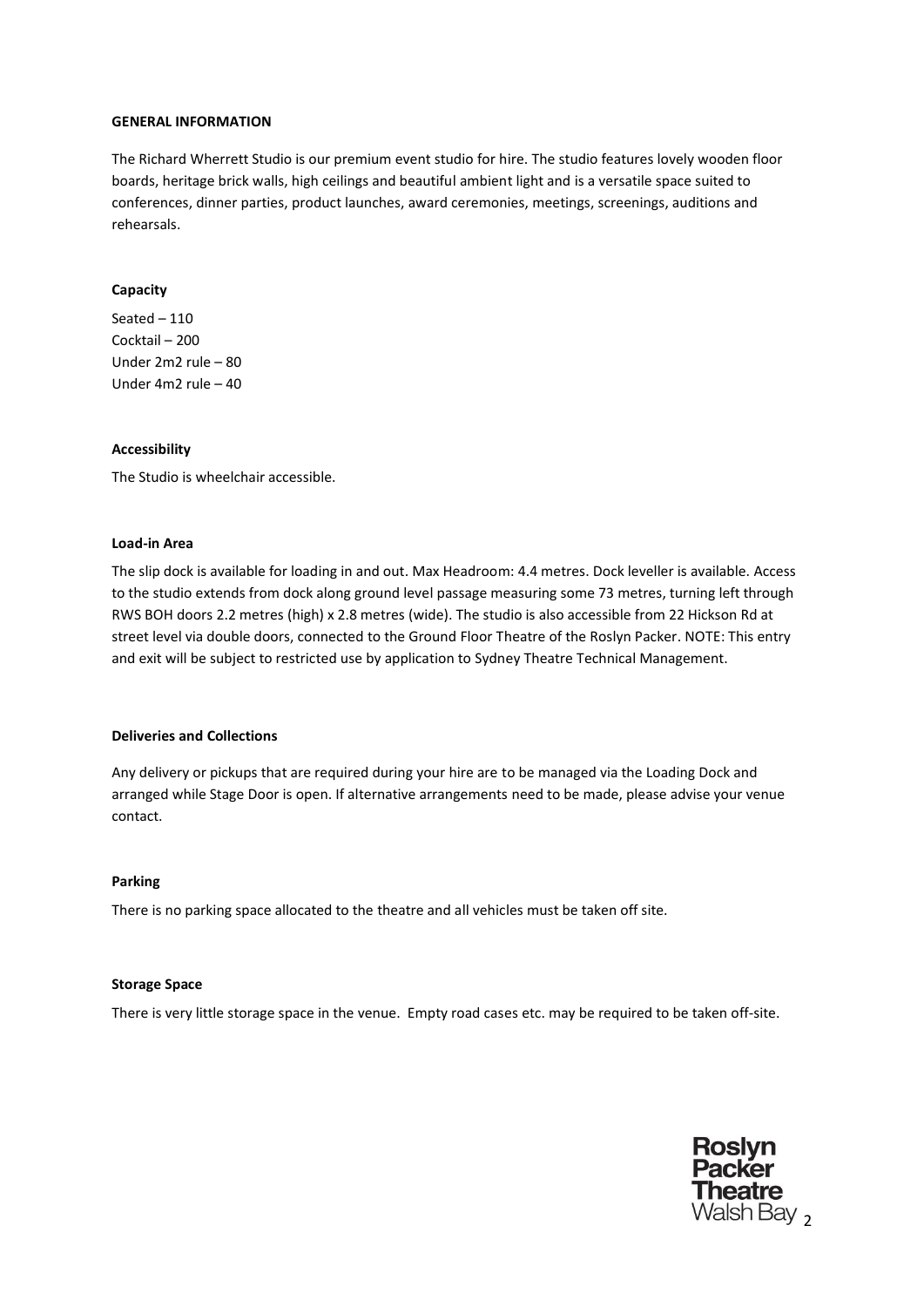# **Studio Specifications**

Venue dimensions - 13.2m x 11.8m Ceiling height – 6.3m approx. from floor to underside of lighting grid Mirror Dimensions - 11.85m x 3.28m (210mm height from the floor) Scenery Store Door – 2.2m (high) x 2.8m (wide)

# **Staging & Equipment Facilities**

20 x Staging Decks 2m x 1m x 4.7m (high) - with tops. If the stage has heavy equipment timber packers are used, which adds 18mm to the height- 4.98m (high) 1 x Staging Podium 2m (wide) x 1m (long) approximately 450mm (high). Dimension includes 2 x treads either side of the stage. Without treads, the stage area is 1.6m (wide) x 1m (long) 2 x Black Credenza Bars – 1130mm (high) x 500mm (wide) x 2500mm (long) 11 x Round tables (10 seaters) – 5ft Diameter 17 x Trestles 1800m (long) x 750mm (wide) x 500mm (high) (trestles in varying conditions) 110 x Black Conference chairs 1 x Black Lectern – Fascia 880mm (high) x 530mm (wide) 2 x Whiteboard on wheels – 1500mm x 1200mm / 1200mm x 900mm 2 x Flipcharts 4 x Drum Cocktail Tables

# **Lighting Facilities**

# **Control**

ETC Ion with 1024 DMX channels 2 x 20 Fader wing

# **Dimming**

36 x 2.4 kW dimmers (24 required for Standard Rig)

# **Data Distribution**

DMX distribution to grid, and 3 corners of space.

**Rigging** 3 fixed grids at approximately 6.3 metres

**Access** 1200mm x 1200mmx 6000mm instant scaffolding

**Standard Equipment:** 6 x Martin Rush MH6 LED wash 6 x Hex16 RGBWAUv LED strips 6 x Hex7 RGBWAUv LED pars 17 x 1.2kW Fresnels 4 x Source 4 Jr 23/50 15 x 650W Fresnels – House and decorative lighting

Gobo sizes B or M